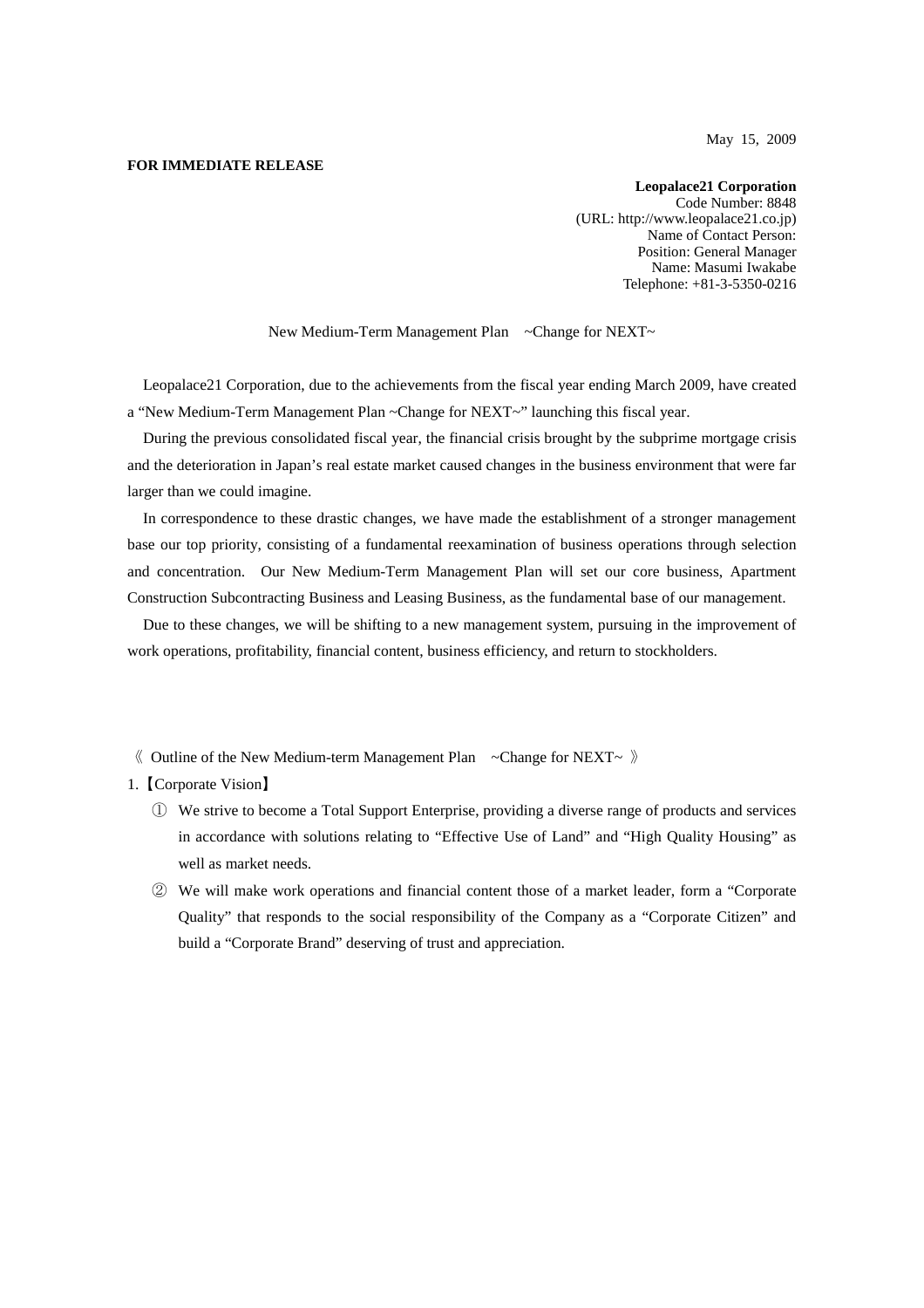# 2.【Corporate Slogan】

# **Change for NEXT**

Leopalace21 will now, revolutionize to the next stage. In order to correspond to the drastic changes in this time of chaos, we will aim for the construction of a strong business structure independent from the market, and concentrate on the origin of our business, Apartment Construction Subcontracting Business and Leasing Business. We will unite our efforts to maximize Corporate Value to meet the needs of every one of our customers.

# 3.【Plan Period】

We will set the plan period for three years, from April 2009 to March 2012.

## 4.【Plan Goal, Financial Indicators】

We will settle on a plan considering the changes in business environments and evolutions in our business model, and reconstruct our management base to make medium- to long-term revenue growth possible.

| Fiscal Year ending March 2012 (Consolidated) |                      |  |
|----------------------------------------------|----------------------|--|
| Net Sales                                    | 750,000 million yen  |  |
| Net Income                                   | $24,000$ million yen |  |
| <b>Equity Ratio</b>                          | 38%                  |  |
| Payout Ratio                                 | 30%                  |  |
|                                              |                      |  |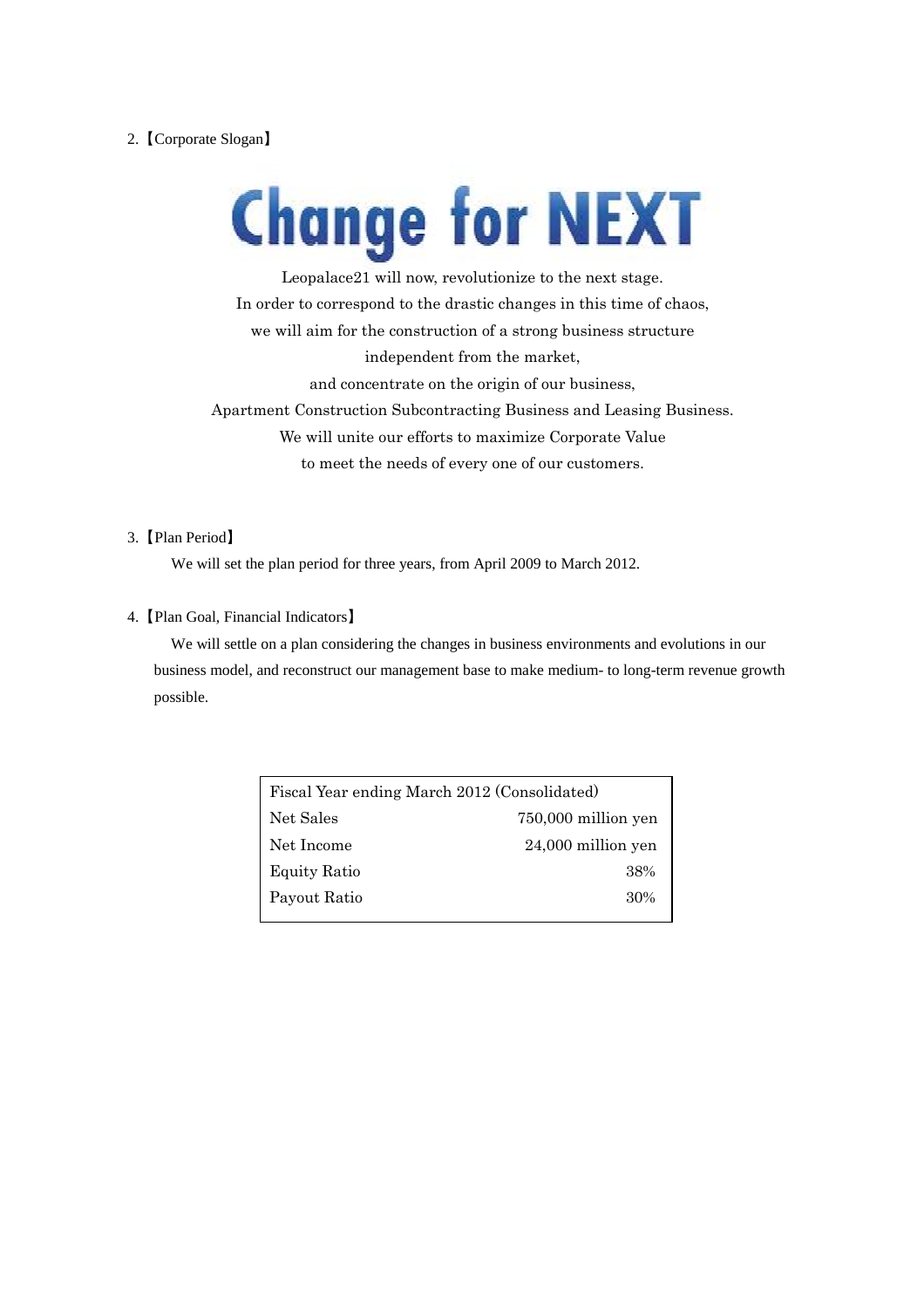$\leq$ Numerical Plan  $\sim$  Consolidated $\sim$ 

(Million Yen)

|                                    | 2009/3   | 2010/3  | 2011/3  | 2012/3  |
|------------------------------------|----------|---------|---------|---------|
|                                    | Achieved | Plan    | Plan    | Plan    |
| Net sales                          | 7,332    | 7,007   | 7,231   | 7,511   |
| Operating profit                   | 501      | 217     | 341     | 467     |
| $\%$                               | 6.8%     | 3.1%    | 4.7%    | 6.2%    |
| Current profit                     | 467      | 199     | 323     | 449     |
| $\%$                               | 6.4%     | 2.8%    | 4.5%    | 6.0%    |
| Net income                         | 99       | 87      | 163     | 240     |
| $\%$                               | 1.4%     | 1.2%    | 2.3%    | 3.2%    |
| <b>Total Assets</b>                | 4,673    | 4,490   | 4,661   | 4,897   |
| Net Assets                         | 1,464    | 1,543   | 1,664   | 1,843   |
| <b>ROE</b>                         | 6.4%     | 5.8%    | 10.2%   | 13.7%   |
| EPS (Yen)                          | 63.54    | 57.47   | 107.68  | 158.54  |
| Depreciation expense               | 57       | 58      | 64      | 65      |
| EBITDA $(*1)$                      | 559      | 276     | 405     | 533     |
| EBITDA margin                      | 7.6%     | 3.9%    | 5.6%    | 7.1%    |
| Amount of orders                   | 2,691    | 3,000   | 3,000   | 3,000   |
| <b>Balance of orders</b><br>$(*2)$ | 2,528    | 2,528   | 2,528   | 2,528   |
| Apartment units under              | 506,742  | 553,000 | 597,500 | 642,000 |
| management<br>(units)              |          |         |         |         |
| Average rate of tenancy            | 88.5%    | 85.1%   | 87.2%   | 87.5%   |

(\*1) EBITDA = Operating profit + Depreciation expense

(\*2)Amount of orders and balance of orders from Apartment Construction Subcontracting Business only (Silver Business excluded)

# 5.【Basic Strategy】

- ① Structure reform, strengthening of governance
- ② Fundamental reexamination of cost structure
- ③ Concentration of management resources to core businesses
- ④ Recurrence to origin of "Non-possessing Management"
- ⑤ Expansion of areas supplying apartment units by introducing new products
- ⑥ Supplying apartment units which will contribute to profit growth in the Leasing Business
- ⑦ Expansion of channels to secure tenants and improvement of corporate sales
- ⑧ "One-stop Strategy" (Flow of tenants: studio to family)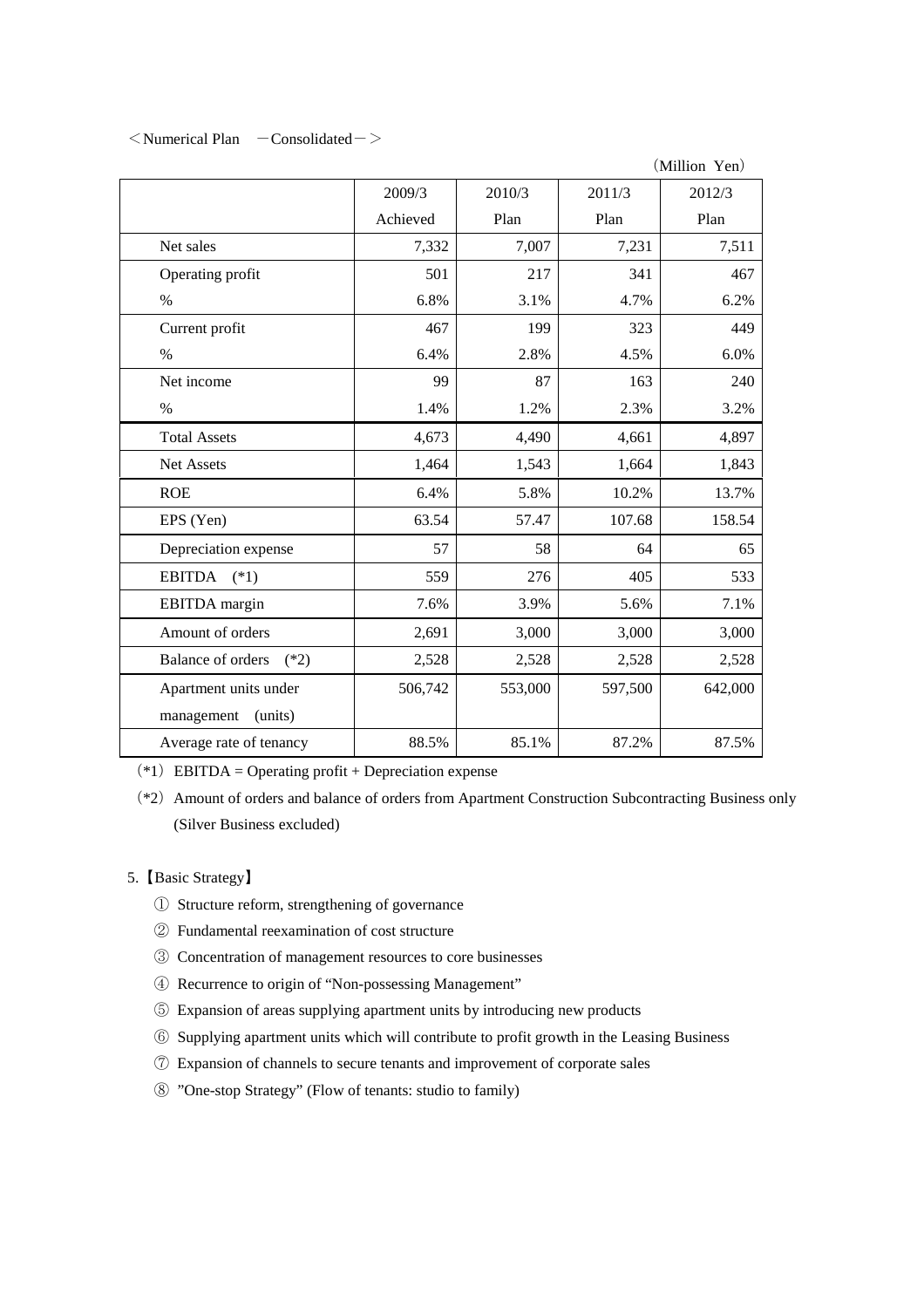### 6.【Business Strategy】

## ① Core Business

Construction of a structure towards management unification of Apartment Construction Subcontracting and Leasing, and a shift to a stock-type business model.

Apartment Construction Subcontracting Business ~Policies to secure amount of orders~

- ・ Introduction of houses with attached rental units, large-sized studio apartments, and family-oriented apartments
- ・ Closer cooperation with apartment owners
- ・ Proposal of apartment plans which consider practicable financing

Leasing Business ~Fundamental improvements on "Business Structure", "Revenue Structure"~

- ・ Maximization of leasing revenue
- ・ Closer cooperation with other real estate companies
- ・ Expansion of corporate clients
- ・ Securing new tenants
- ・ Reexamination of business and revenue structure

# ② Related Business, Consolidated Subsidiaries

Make concentration of management resources to the core business our highest priority, strengthen monitoring on related businesses, and clarify order of priorities.

| Leopalace Leasing Co.          | Enclosing of corporate clients through synergy between Leasing      |
|--------------------------------|---------------------------------------------------------------------|
|                                | <b>Business</b>                                                     |
| Leopalace Insurance Co., Ltd.  | Association with Leasing Business for early return to profitability |
| <b>Silver Business</b>         | Suspending order of construction of new facilities, improvement of  |
|                                | net working rates of existing facilities                            |
| <b>Resort Business</b>         | Improving tour plan businesses by utilizing our synthetic resort    |
|                                | facility and execution of cost reduction                            |
| <b>Domestic Hotel Business</b> | Improvement of net working rates, reducing of costs                 |
| <b>Residential Business</b>    | Early disposal of sales inventory, cancellation of new purchases    |
| Leopalace Finance Co., Ltd.    | Strengthening of credit management, execution of a relief loan      |
|                                | (emergency loan) of apartment construction                          |